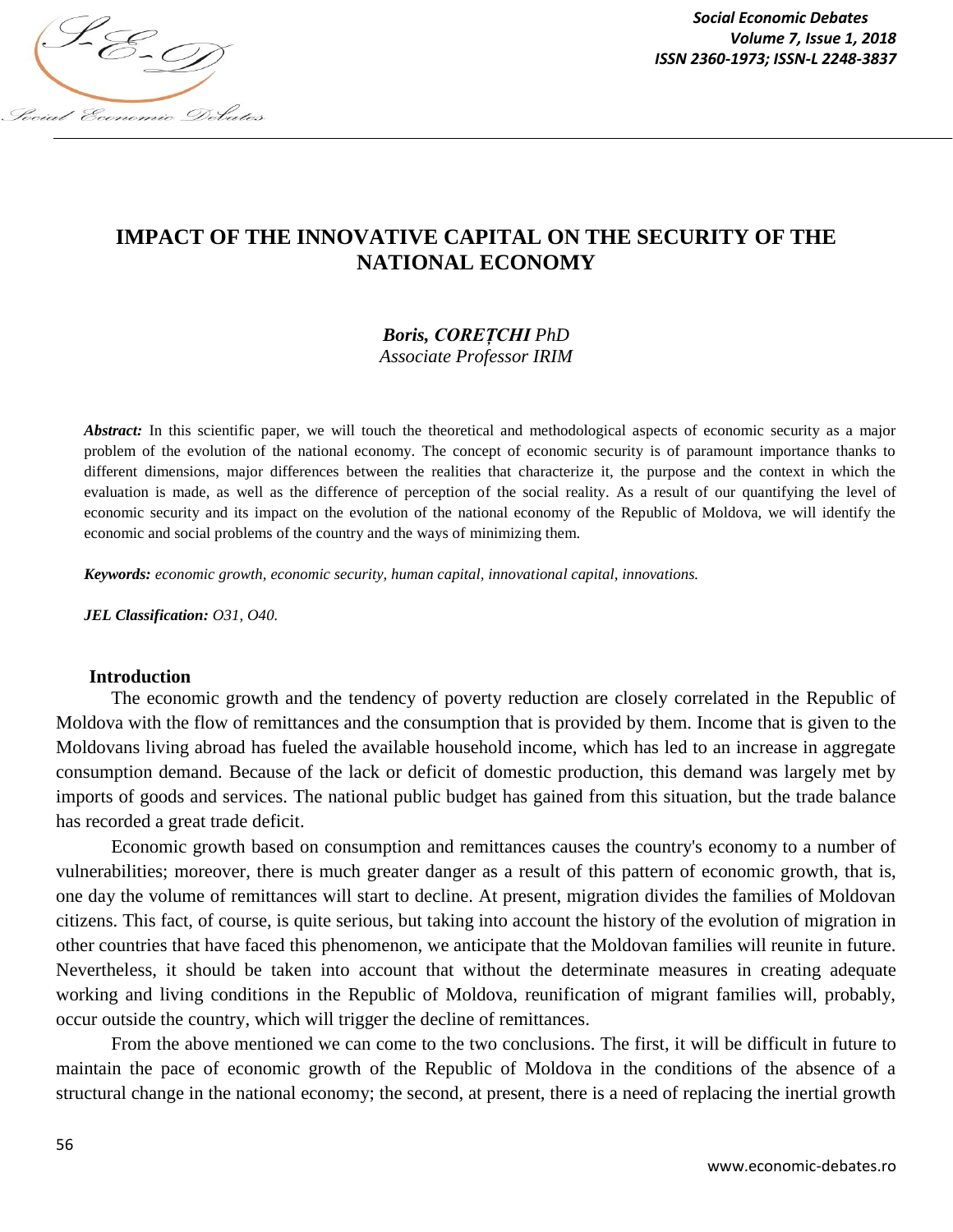

model based on remittance-fueled consumption in favor of a dynamic model based on attracting investment and on the development of industries exporting goods and services.

### **Methods and data of research**

In order to reveal the problem, the specialized literature has been used; the data of the National Bureau of Statistics of the Republic of Moldova and other data referring to reflecting the real situation of the world economy have been studied. On the basis of the accumulated data, the necessary calculations have been made to determine the value, structure, dynamics, aggregate state veiling, and the main indicators of the economy's security have been determined. For the interpretation of accumulated data and made calculations, the analytical method of calculation, the table method and the graphical method have been applied. In order to interpret the obtained results, the method of analysis and synthesis has been applied. In formulating the conclusions, the authors focused on the method of induction and deduction.

### **Results of investigation**

According to Buzan (Buzan, 1984) and Grizold (Grizold, 1994), the modern security concept can be divided into three levels: the security of the individual, the security of the branches of the economy, and the security of the national economy.

Figure 1. System of Subjects and Types of National Security



*Source: Developed by the authors on the base of the source* 

For this reason, we note that we cannot have a uniform / holistic definition for security. To ensure the security of the individual, the branches of the economy and the state as a whole, the need of reasonable persons,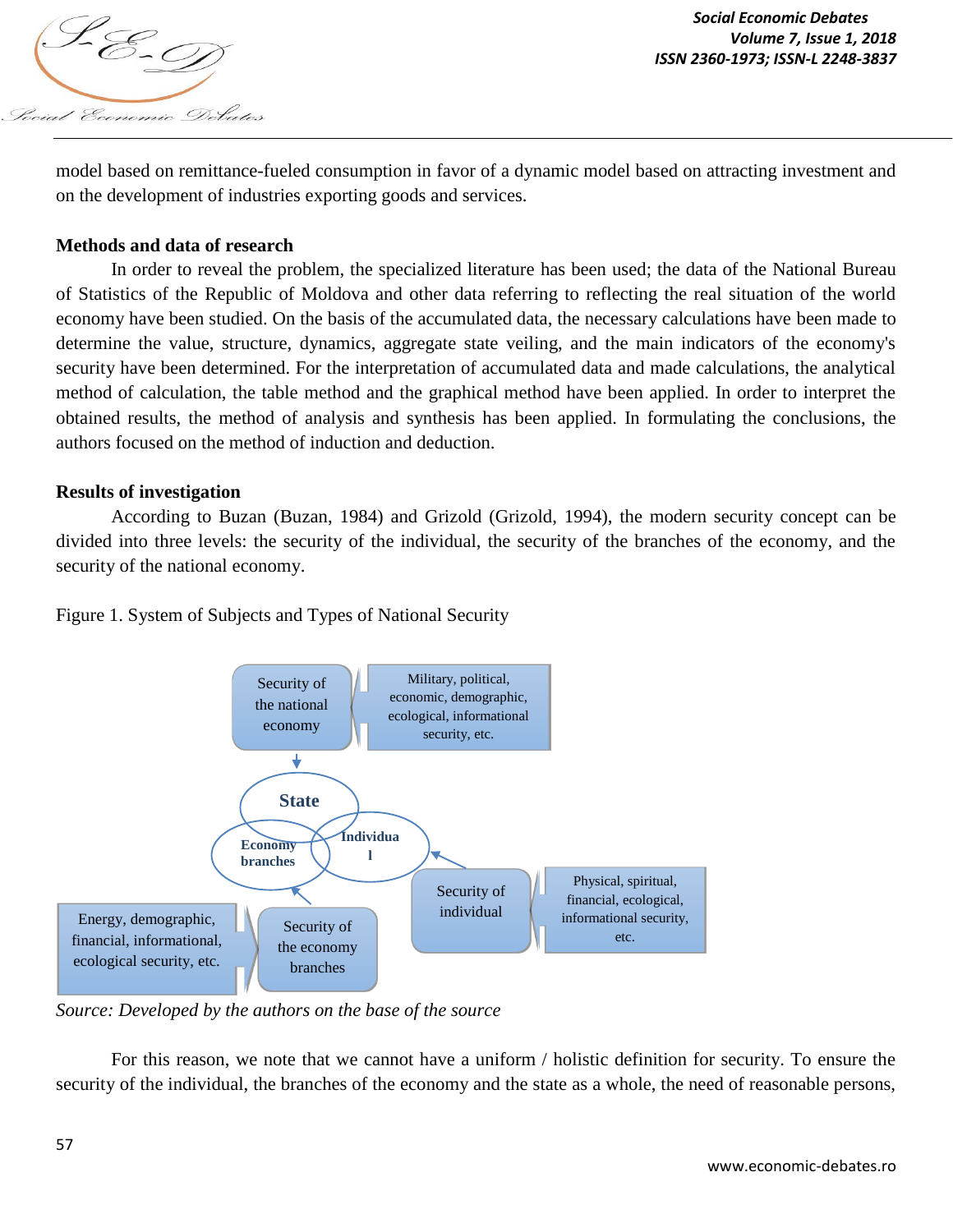

social / political groups, communities and institutions of the state to prevent, isolate and eliminate risk factors appears to be indispensable.

Next we will analyze the state level by the State Aggregate Value using the Damijan criterion. Next we will analyze the state level by the State Aggregate Value using the Damijan criterion. For an analysis of obvious structure, we use some states from the former Soviet Union, such as Latvia, Lithuania, Estonia, the Republic of Moldova and some states in the European Union. The Damijan Criterion (Cox, 1994) sets out the Aggregate State Value (VAS), which is composed of three variables:

- (1) the share of the state's surface in the global area;
- (2) the share of the population in the global population and
- (3) the share of national GDP in the world GDP (Table 1).

The result is not the sum, it is only the sum defined by the coefficients: 0.108; 0.205 and 0.976 respectively, according to the following formula:

$$
VAS = \left[ \left( \frac{S}{S_t} \times 100 \right) \times 0,108 \right] + \left[ \left( \frac{P}{P_t} \times 100 \right) \times 0,205 \right] + \left[ \left( \frac{GDP}{GDP_t} \times 100 \right) \times 0,976 \right] \tag{1}
$$

where: **VAS** - State Aggregate Value; **S** - state surface; **St** - the global area; **P** - population of the state; **Pt** - the global population; **GDP** -the GDP of the state; **GDPt** - global gross domestic product.

| <b>State</b>                 | Surface, km <sup>2</sup> | Share, % | Population, | Share, % | GDP, mil. | Share, % | <b>VAS</b> |
|------------------------------|--------------------------|----------|-------------|----------|-----------|----------|------------|
|                              |                          |          | mln. loc.   |          | euro      |          |            |
| Total                        | 148939063                | 100      | 7295889256  | 100      | 73433644  | 100      | 0,064      |
| Lithuania                    | 62680                    | 0,042    | 2886338     | 0,040    | 38637     | 0,053    | 0,064      |
| Latvia                       | 62249                    | 0,042    | 1944007     | 0,027    | 25021     | 0.034    | 0,043      |
| Estonia                      | 42388                    | 0,028    | 1308818     | 0,018    | 21098     | 0,029    | 0,035      |
| Moldova                      | 33846                    | 0,023    | 3550900     | 0,049    | 6408      | 0,009    | 0,021      |
| Romania                      | 229891                   | 0,154    | 19651018    | 0.269    | 169578    | 0,231    | 0,297      |
| <b>Bulgaria</b>              | 108489                   | 0,073    | 7929000     | 0.109    | 47364     | 0,064    | 0,093      |
| Ukraine                      | 603628                   | 0,405    | 42467037    | 0,582    | 218573    | 0,298    | 0,454      |
| The<br>Russian<br>Federation | 17101081                 | 11,482   | 144463451   | 1,980    | 1159545   | 1,579    | 3,187      |

**Table 1. Classification of Countries by Aggregate State Value, 2016**

*Source: author calculations on the base of the source https://www.datosmacro.com/pib/*

Analyzing the process of classifying countries according to the "Aggregate Value of Countries" indicator, we can mention that the most similar states according to the Damijan criterion are the Baltic countries and the Republic of Moldova. According to some analyzes and criteria, we believe that these countries should be included in the study of the experience of sustainable economic security control in the process of economic integration.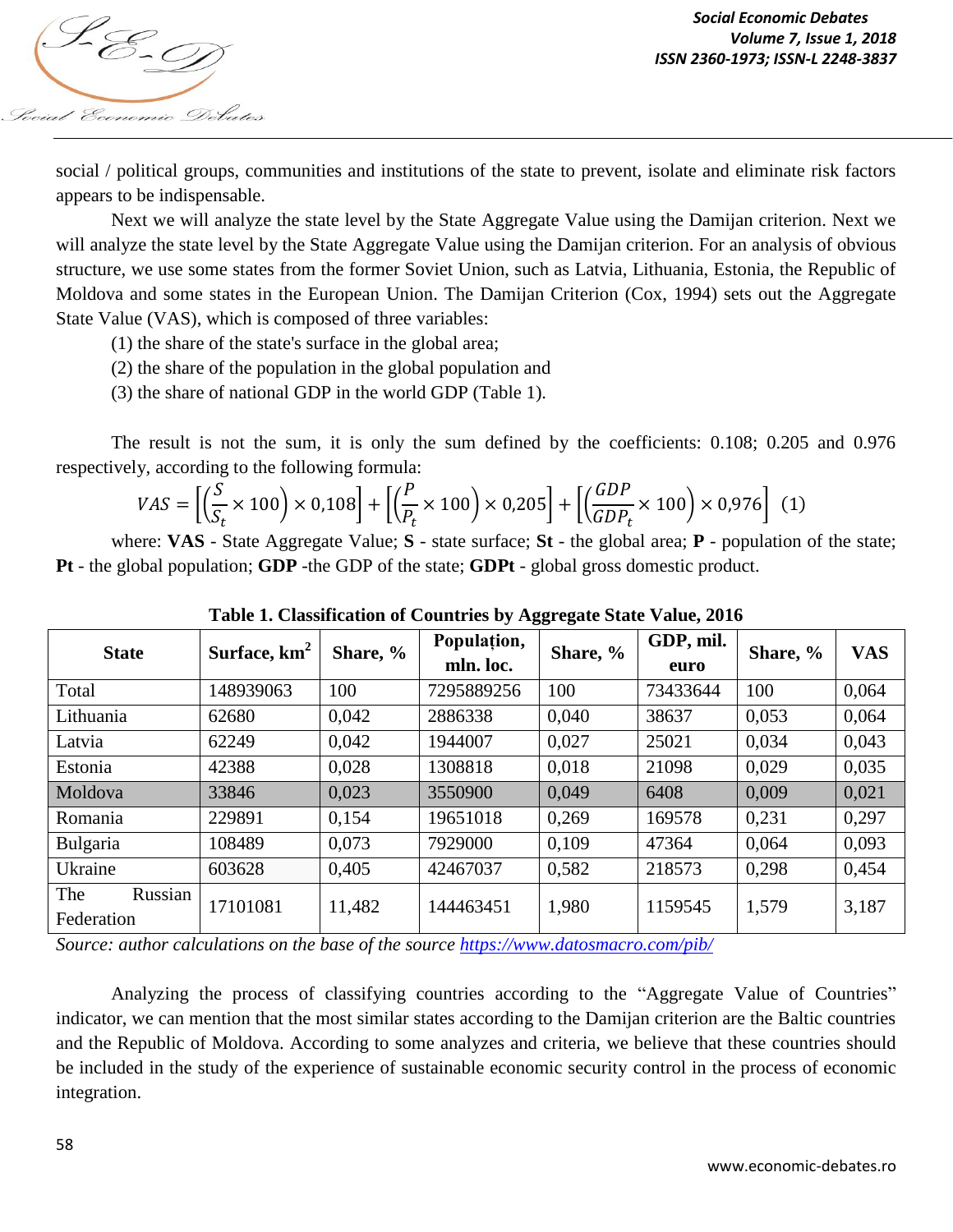

Economic security is a component of national security, and it resides in a state of the economy, it is manifested by legality, balance and development. The state identifies vulnerabilities and causes that may undermine or / and affect its economic security; it intervenes by informing the competent authorities, depending on the case, about the situation or threat, in order to take preventive measures or countermeasures. The use of information is mainly carried out by the decision-making institutions in the country through administrative, legislative, criminal and contravention, economic, political and social measures (http://www.sis.md/ro/asigurarea-securitatii-economice).

The quantification of the main indicators, which characterize the broad economic spectrum, allows highlighting some factors that can reduce the vulnerability of the national economy.

In this context, we must give priority to the human capital of the Republic of Moldova, because Knowledge and skills form capital and this capital is the product of a deliberate investment. Following T.W. Schultz, as the promoter of the new human capital theory, Gary S. Becker also defines human capital as monetary and non-monetary activities that influence future monetary incomes. These activities include school education, work-based training, medical expenses, migration, and search for price and income information.

We will further analyze the Human Capital Index of the Republic of Moldova in a comparative aspect.

|               |                 | <b>Total</b> | Score for HCI performance for each age group |              |           |              |           |  |
|---------------|-----------------|--------------|----------------------------------------------|--------------|-----------|--------------|-----------|--|
| <b>Statul</b> | <b>Position</b> | score        | under the                                    | $15 - 24$    | $25 - 54$ | 55-64        | 65 years  |  |
|               |                 | <b>HCI</b>   | age of 15                                    | <b>vears</b> | years     | <b>vears</b> | and older |  |
| Lithuania     | 18              | 79,3         | 92,6                                         | 75,7         | 74,2      | 80,9         | 68,3      |  |
| Latvia        | 23              | 78,4         | 89,4                                         | 75,9         | 73,3      | 80,5         | 71,6      |  |
| Ukraine       | 31              | 76,2         | 90,5                                         | 77,5         | 66,8      | 79,2         | 72,4      |  |
| Romania       | 39              | 73,9         | 83                                           | 72,3         | 69,3      | 77,3         | 68,4      |  |
| Moldova       | 71              | 66,8         | 81,8                                         | 68,5         | 56,7      | 73,9         | 58,8      |  |
| Europe<br>and |                 | 77,1         | 88,9                                         | 74,4         | 71,1      | 76,9         | 65,8      |  |
| Central Asia  |                 |              |                                              |              |           |              |           |  |

Table 2. Classification of States in a Comparative Aspect according to the Human Capital Index

*Sursa: The Human Capital Report 2015. World Economic Forum, 2015. \*100 - the best*

In the international studies, according to the Human Capital Index (Svetlicic, Brinar, 2002), Moldova ranks last among the countries of Europe and Central Asia with the lowest score (66.8) of the achievements in developing and capitalizing of the human potential, it being well below the average for these countries (77.1). In the hierarchy of all the countries that were included in the study (124 countries) Moldova occupies position 71. In the regional aspect, the Republic of Moldova registered modest achievements according to the majority of composite indicators including the Human Capital that reflected the demographic structure of human resources and reference to two basic pillars for a country's sustainable development: a long-life education and employment. The Republic of Moldova is showing obvious losses, especially in the capitalization of the most active and productive age of the population, 15-24 years and 25-54 years old.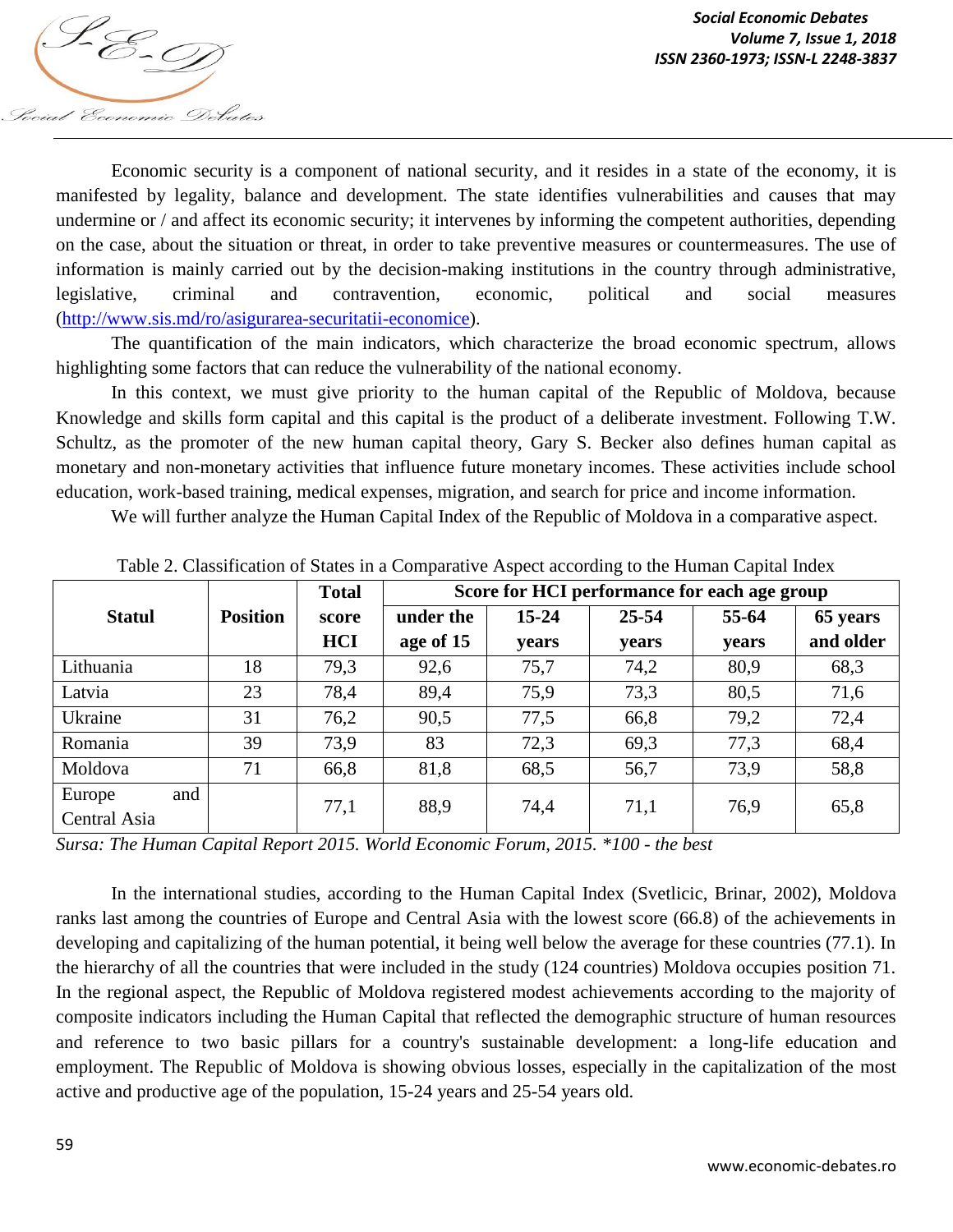In the population of the Republic of Moldova, besides the quantitative loss, there are also significant changes in the age structure of the human resources. Thus, referring to the three large age groups correlated with the entry / exit stage in/from the labor market, according to official statistics, compared to 2000, there is a decrease of 36% in the population of 0 -15 years (from 940 thousand to 610 thousand people estimated for 2016), while the number of persons above the working age (57/62 years) increased by over 19%.

At the same time, the number of the active population (16-56/ 61 years old in the case of the Republic of Moldova) increased by about 7% during the same period, registering the highest increase in 2011-2012 as a result of numerous generations that were born in the mid-1990s entering the active age. Already after 2012, the number of active people is decreasing (by more than 25 thousand people in the last three years) and the losses are even more obvious in the long run as the country fails to capitalize this potential and take advantage from this demographic window (demographic dividend) through correct investment in human capital.

At the same time, with the increase of the number of young people without education/ specialization there is also a process of wasting the human capital already formed by employment in the occupations that do not correspond to the level of education obtained.

This is "skills mismatch in Europe",( ILO, 2014) or according to the ILO classification, is "overeducated". These terms are applied to higher and postgraduate graduates with occupations in Group 4-9 of the International Standard Classification of Occupations (ISCO) and secondary (general and vocational) graduates, with ISCO Group 9 occupations. According to this indicator, the proportion of people with lower-level occupations ("over-educated") is highest for graduates of vocational education - 25% in 2016, with higher shares for men (Figure 2).



**Figure 2. Level of the Employed Population below the Level of Graduation, %**

*Source: It is elaborated by the author on the base of the source given in www.statistica.ru*

Another component in the economic security of the state is the innovative capital. Innovation capital is the component of intellectual human capital that reflects the capacity of an organization and current investments aimed at developing the economic entity through: research and development, patents, registered trademarks, and start-up companies of increased importance.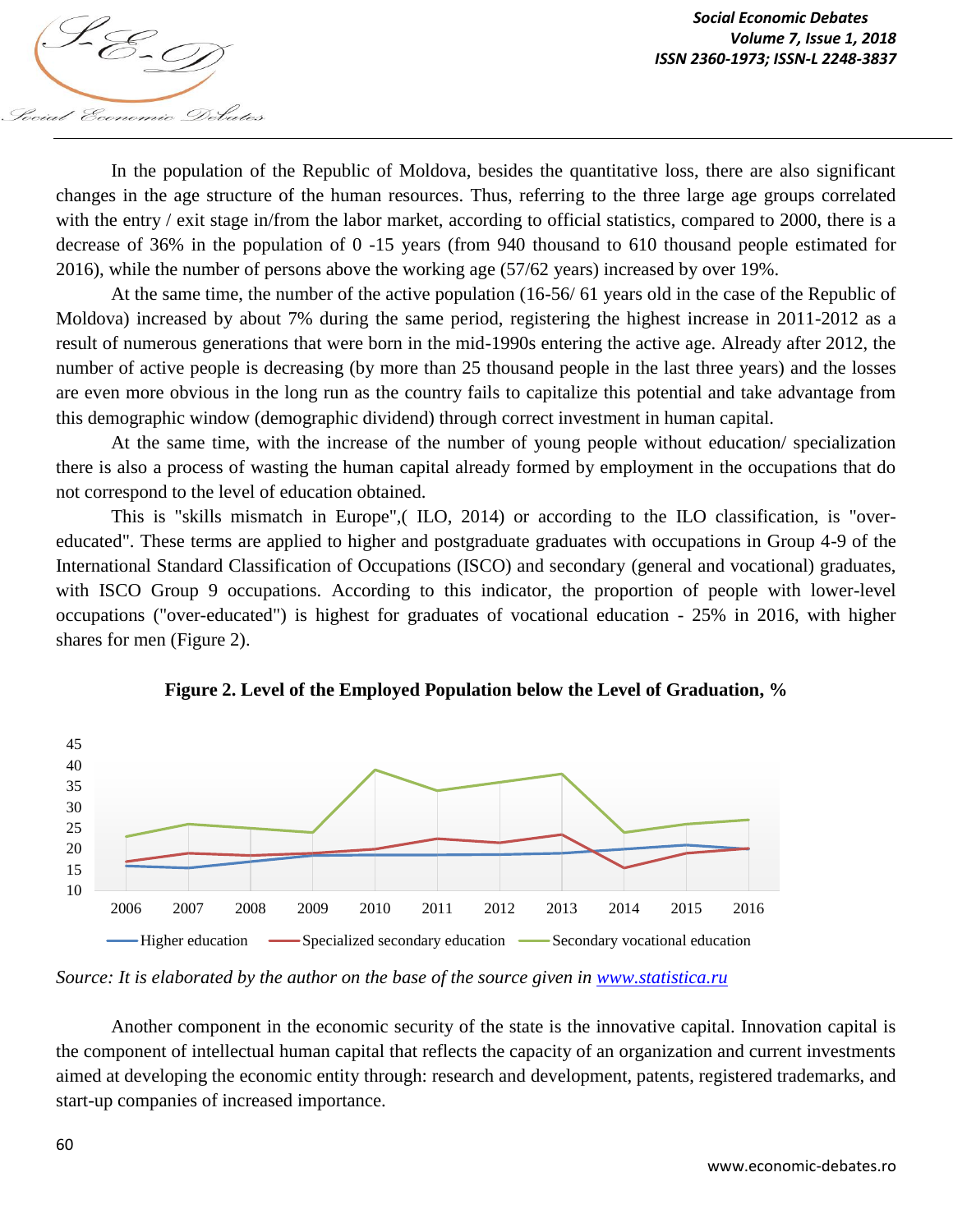

Innovative Capital (CI) is the result of the concurrent interaction of four components:

1. the presence of a physical capital, the productive means, the necessary raw materials, the final products of these funds in the country;

2. the presence of the teams, the staff ensuring the functioning, the available use of certain technologies in the country;

3. the presence of the intellectual capital having the functional technologies as the technical-scientific potential (point 2);

4. the presence of management that ensures the operation of points 1-3, initiated in modern production and managerial technologies;

5. The innovative capital is the result of the interactions of points 1-4.

The lack of one of the four points makes it impossible to develop an innovation. In other words, by convention, the presence of assets at the four points through the variables *x1; x2; x3; x4*.

Hence, the innovative success is the product of them, that is  $Y = \prod_{i=1}^{4} x_i$ ,  $Y=0$ , if, at least, one  $x_i=0$ . The Republic of Moldova's innovative capital is further influenced by 5 factors as follows:

- 1. the specificity of the industrial policy of the Republic of Moldova;
- 2. the preferred innovations by the Republic of Moldova;
- 3. intellectual capital, provided by  $Y = \prod_{i=1}^{4} x_i$ ;
- 4. the possibilities of motivation, quantification of intellectual capital;
- 5. of the presence of corporate intellectual capital (Figure 3)

## **Figure 3. Block diagram "Structure of Moldova's innovative capital"**



*Source: Elaboration by authors*

Next, we will examine factors that influence the innovative capital:

**1. The specificity of the industrial policy of the Republic of Moldova as follows:** 25-30 years ago in the Republic of Moldova there were a number of industries, including industries, that have nothing to do with the specifics of the republic (for example, they were some military industries). Without estimating the "weak" parts of those industries, with the collapse of the Soviet Union, all industries (perhaps the "good ones") were left at the discretion of the market economy, at the discretion of chaos. During these 25-30 years, the society hoped that the market economy was the best "manager".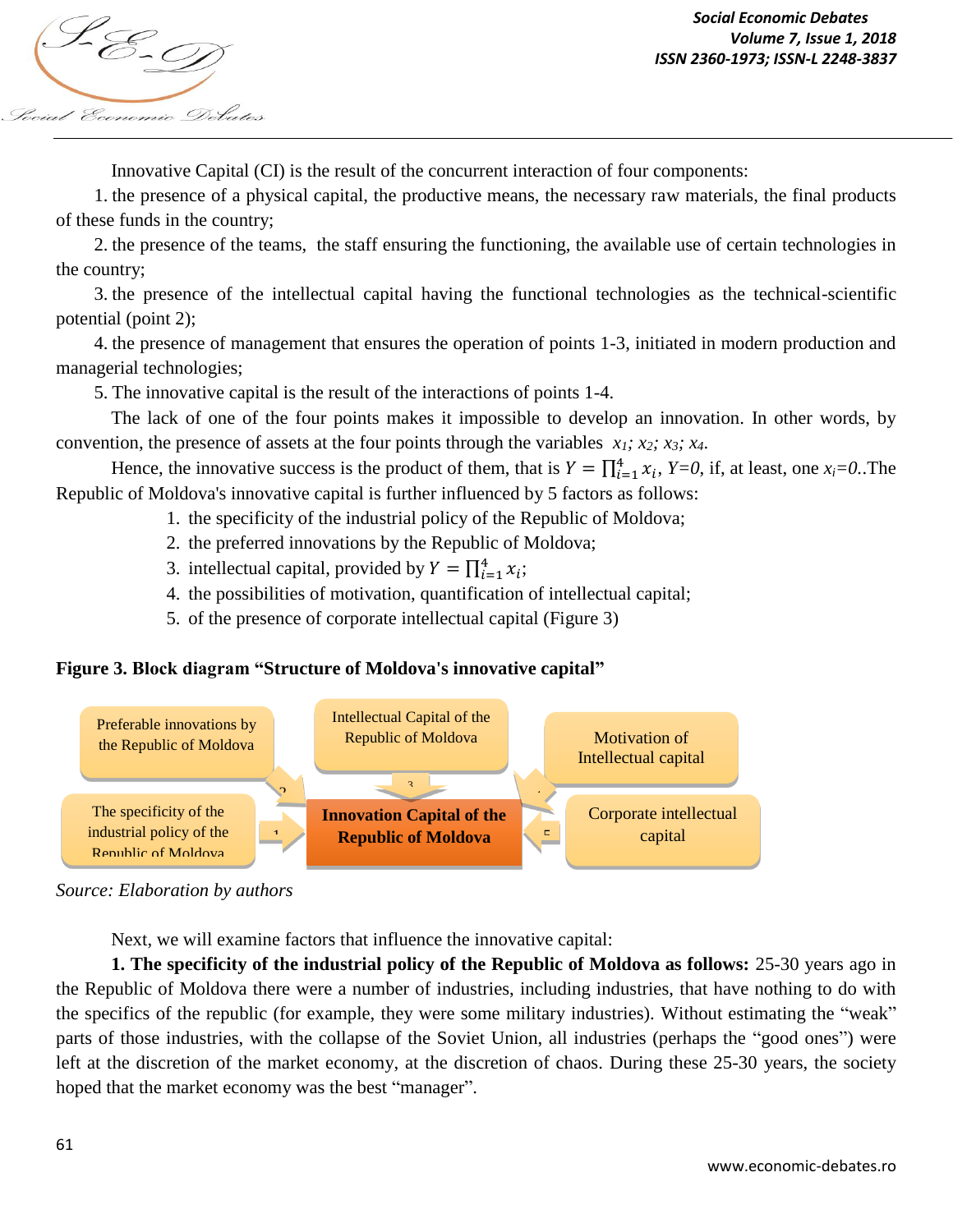Social Economic Debates As a consequence, the Republic of Moldova has remained without industries and industry managers; the society deals mainly with "trade". An industrial policy that could be based on some indicative programs of functioning of the Moldova's economy is lacking. To carry out an industrial policy, not only financial resources are sufficient; but also the four variables  $(\prod_{i=1}^{4} x_i \neq 0)$  are required; from the part of state there is a need of a system of motivation for the innovative efforts; on the part of the society there is the necessity of the presence of human capital, techniques studies, modern technologies, the experience in industrial activities, the knowledge of the techniques and technologies that are used in the Republic of Moldova. From the part of the scientific and practical institutions there is the need of the technological tree elaboration of Moldova's industry functioning,

First of all, as far as the Moldova's innovation industry concerns, there must be the processing industry of agricultural raw materials that are diverse not only in technologies but also in products; modernization of the agriculture functioning and agricultural management. The import of finished agricultural products into the Republic of Moldova has created a big problem for the country. The appearance of a demand for agricultural products that were considered as domestic has deprived the local farmers of opportunities to modernize, to take more efficiency, and to expand their productive activities; the liberalization of the agricultural market of the Republic of Moldova deteriorating at its expense.

#### **2. Preferable innovations by the Republic of Moldova**

the modern technological trees that should operate in the Republic of Moldova.

Industrial and innovation policies must be oriented towards the support, forthcoming of technologies for processing agricultural raw materials, the diversity of final products, and appearance of quality food products. Subsidizing agricultural activities must be selective. In the Republic of Moldova there is a need to support: agricultural activities requiring more manual work in order to reduce unemployment; scientific and practical activities generating knowledge, innovations in agricultural production activities; creation of productive infrastructure; commercial activities through government, public, local government procurement.

#### **3. Intellectual Capital of the Republic of Moldova**

The intellectual capital of a corporation is made up of the "sum" of staff knowledge. This (knowledge) allows the corporation to predict, prevent and overcome the difficult situations created by exogenous and endogenous factors. In principle, the knowledge of a subject cannot be quantified, it is an original way of thinking, analyzing, innovating, and intervening with a new idea.

Intellectual capital can only be manifested under certain conditions, namely, in the presence of financial capital and of means of production. Human Capital is the ability of employees to propose and implement in their activities "non-standard" solutions, the creation and dissemination of innovations.

#### **4. Motivation of intellectual capital**

Intellectual capital can only be manifested in problematic and difficult situations. Teamwork, as a rule, contributes to the synergistic effect. Intellectual capital can also be outside the corporation and at outsource intellectual services. It is difficult to estimate the "present" intellectual capital and to estimate easily the corporation's losses due to its "lack". Another "quantification" of intellectual capital could be calculated by the difference in the profits made by corporations with and without intellectual capital, that is, through the "income" lost by the entity, the loss or the intellectual capital can be quantified of the activities of the personnel. The